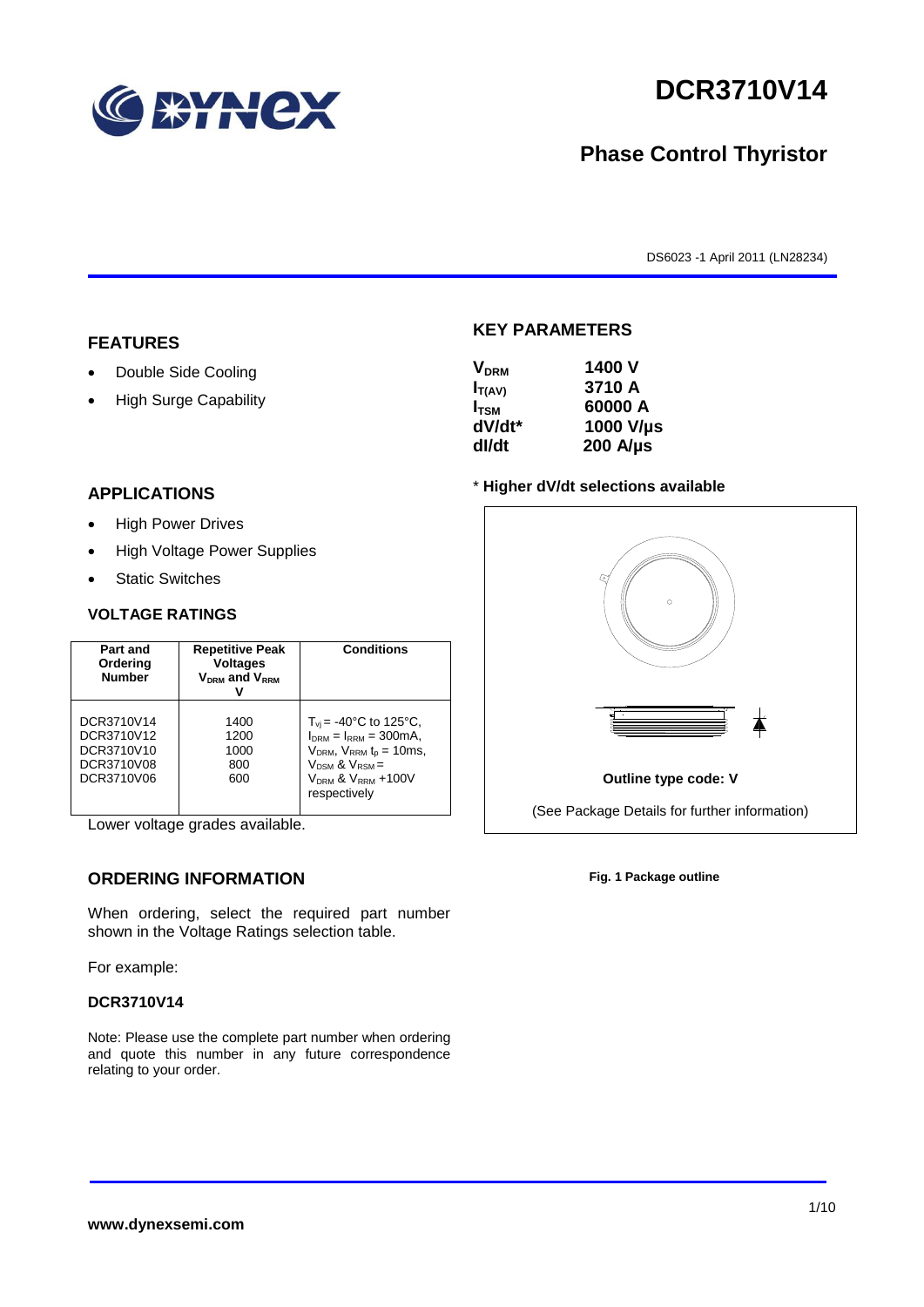

### **CURRENT RATINGS**

**Tcase = 60°C unless stated otherwise**

| Symbol             | <b>Test Conditions</b><br><b>Parameter</b> |                          | Max. | <b>Units</b> |
|--------------------|--------------------------------------------|--------------------------|------|--------------|
| Double Side Cooled |                                            |                          |      |              |
| $I_{T(AV)}$        | Mean on-state current                      | Half wave resistive load | 3710 | A            |
| $I_{T(RMS)}$       | RMS value                                  | $\overline{\phantom{a}}$ | 5820 | Α            |
| Iт                 | Continuous (direct) on-state current       | $\overline{\phantom{a}}$ | 5250 | Α            |

#### **SURGE RATINGS**

| Symbol       | <b>Parameter</b>                        | <b>Test Conditions</b>                            | Max.  | <b>Units</b>      |
|--------------|-----------------------------------------|---------------------------------------------------|-------|-------------------|
| <b>I</b> TSM | Surge (non-repetitive) on-state current | 10ms half sine, $T_{\text{case}} = 125^{\circ}$ C | 60.0  | kA                |
| $l^2t$       | $I2t$ for fusing                        | $V_R = 0$                                         | 18.00 | MA <sup>2</sup> s |

#### **THERMAL AND MECHANICAL RATINGS**

| Symbol           | <b>Parameter</b>                      | <b>Test Conditions</b>    |    | Min.  | Max.  | <b>Units</b> |
|------------------|---------------------------------------|---------------------------|----|-------|-------|--------------|
| $R_{th(i-c)}$    | Thermal resistance – junction to case | Double side cooled        | DC |       | 0.01  | °C/W         |
| $R_{th(c-h)}$    | Thermal resistance – case to heatsink | Double side cooled        | DC |       | 0.003 | °C/W         |
| $T_{\nu j}$      | Virtual junction temperature          | <b>Blocking VDRM/VRRM</b> |    |       | 125   | °C           |
| $T_{\text{stg}}$ | Storage temperature range             |                           |    | $-40$ | 140   | °C           |
| $F_m$            | Clamping force                        |                           |    | 50    | 62    | kN           |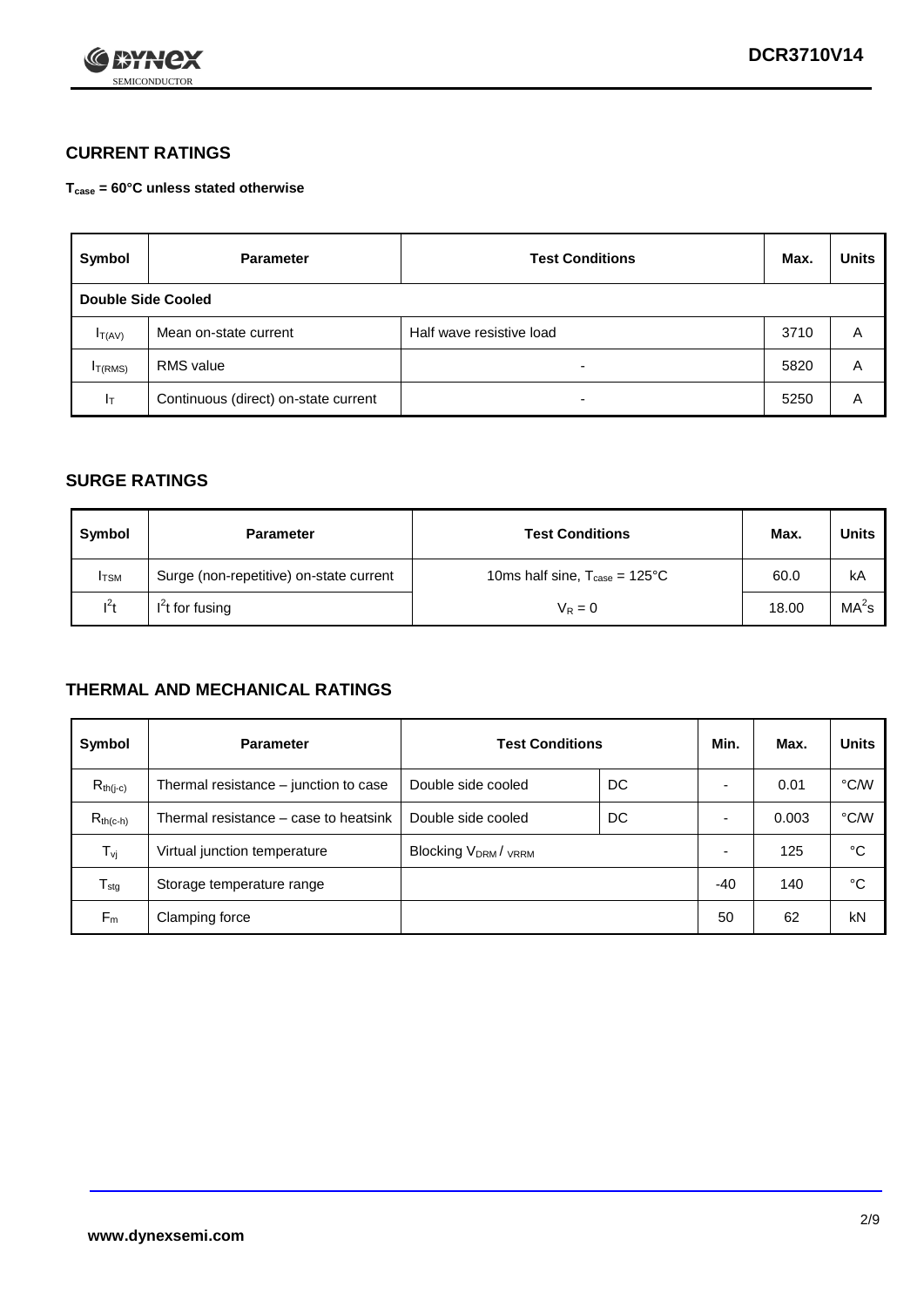

## **DYNAMIC CHARACTERISTICS**

| <b>Symbol</b>     | <b>Parameter</b>                              | <b>Test Conditions</b>                                                |                 | Min.                     | Max.           | <b>Units</b> |
|-------------------|-----------------------------------------------|-----------------------------------------------------------------------|-----------------|--------------------------|----------------|--------------|
| <b>IRRM</b> /IDRM | Peak reverse and off-state current            | At $V_{RRM}/V_{DRM}$ , $T_{case} = 125^{\circ}C$                      |                 | $\blacksquare$           | 300            | mA           |
| dV/dt             | Max. linear rate of rise of off-state voltage | To 67% $V_{DRM}$ , T <sub>i</sub> = 125°C, gate open                  |                 | 1000                     | $\blacksquare$ | $V/\mu s$    |
| dl/dt             | Rate of rise of on-state current              | From 67% $V_{DRM}$ to 5000A                                           | Repetitive 50Hz | $\blacksquare$           | 200            | $A/\mu s$    |
|                   |                                               | Gate source 30V, 10 $\Omega$ ,                                        | Non-repetitive  | ٠                        | 1000           | $A/\mu s$    |
|                   |                                               | $t_r$ < 0.5µs, T <sub>i</sub> = 125°C                                 |                 |                          |                |              |
| $V_T$             | On-state voltage                              | $I_T = 3000A$ , $T_{case} = 125^{\circ}C$                             |                 |                          | 1.12           | $\vee$       |
| $V_{T(TO)}$       | Threshold                                     | $T_{\text{case}} = 125^{\circ}C$                                      |                 | ٠                        | 0.83           | V            |
| $r_{\text{T}}$    | On-state slope resistance                     | $T_{\text{case}} = 125^{\circ}C$                                      |                 | $\overline{\phantom{a}}$ | 0.092          | $m\Omega$    |
| $t_{\rm gd}$      | Delay time                                    | $V_D = 67\%$ V <sub>DRM</sub> , gate source 30V, 10 $\Omega$          |                 | ٠                        | 3.0            | μs           |
|                   |                                               | $t_r = 0.5 \mu s$ , $T_i = 25^{\circ}C$                               |                 |                          |                |              |
| $t_{q}$           | Turn-off time                                 | $T_i$ = 125°C, $V_R$ = 100V, dl/dt = 10A/µs,                          |                 |                          | 300            | μs           |
|                   |                                               | $dV_{DR}/dt = 20 V/\mu s$ linear to 67% $V_{DRM}$                     |                 |                          |                |              |
| $Q_{\rm S}$       | Stored charge                                 | $I_T = 4000A$ , tp = 1000us, $T_i = 125$ °C,<br>$dl/dt = 10A/\mu s$ , |                 |                          | 2600           | $\mu$ C      |
| $I_{RR}$          | Reverse recovery current                      |                                                                       |                 | $\blacksquare$           | 170            | A            |
| JL.               | Latching current                              | $T_i = 25^{\circ}C$ ,                                                 |                 | ÷                        | $\mathbf{1}$   | Α            |
| Iн                | Holding current                               | $T_i = 25^{\circ}C,$                                                  |                 |                          | 200            | mA           |

### **GATE TRIGGER CHARACTERISTICS AND RATINGS**

| Symbol   | <b>Parameter</b>         | <b>Test Conditions</b>                       | Max. | <b>Units</b> |
|----------|--------------------------|----------------------------------------------|------|--------------|
| $V$ GT   | Gate trigger voltage     | $V_{DRM} = 5V$ , $T_{case} = 25^{\circ}C$    | 3    |              |
| $V_{GD}$ | Gate non-trigger voltage | At 40% $V_{DRM}$ , $T_{case}$ = 125°C        | TBD  |              |
| Iст      | Gate trigger current     | $V_{DRM} = 5V$ , $T_{case} = 25^{\circ}C$    | 300  | mA           |
| IGD      | Gate non-trigger current | At 40% $V_{DRM}$ , $T_{case} = 125^{\circ}C$ | TBD  | mA           |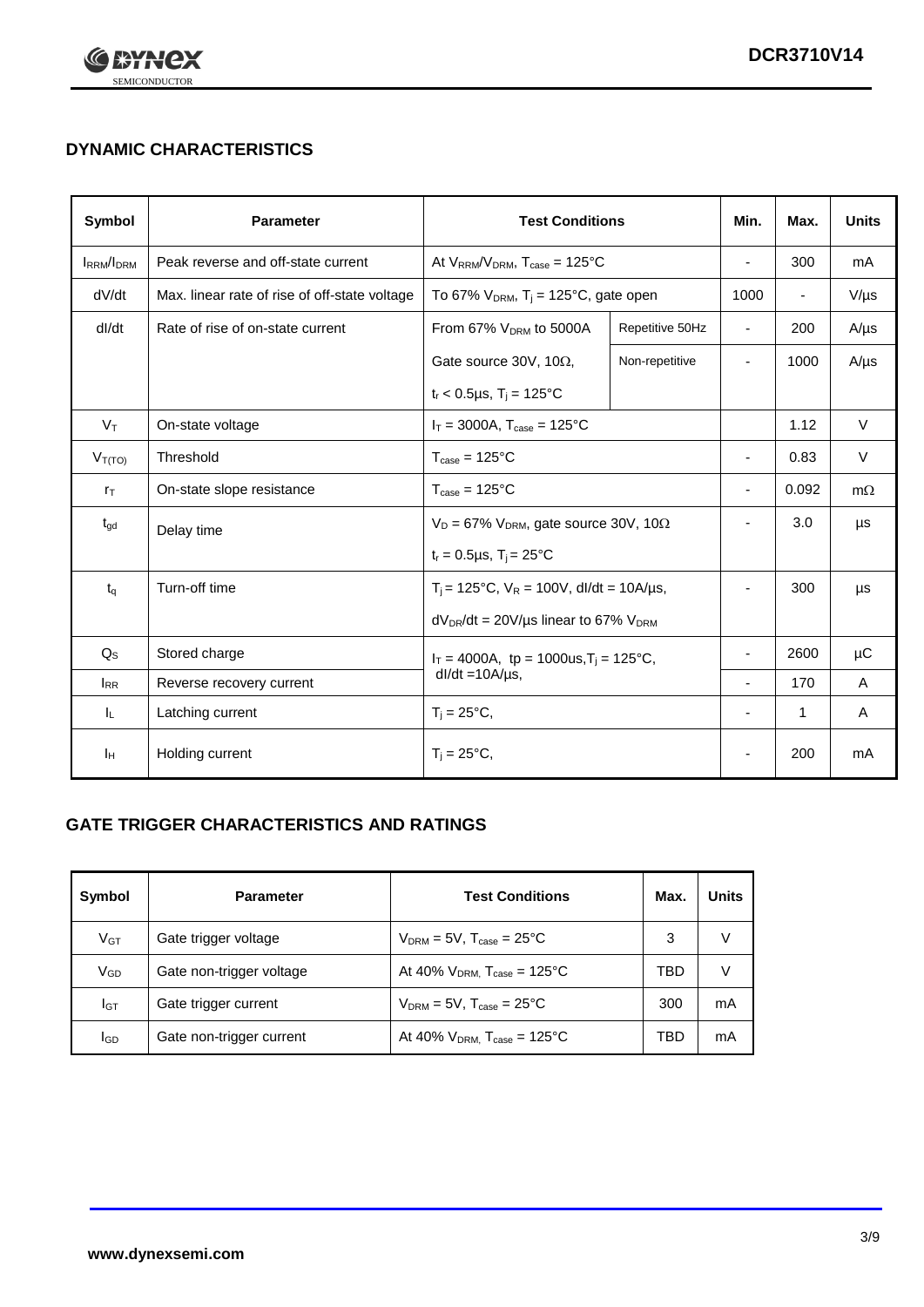

### **CURVES**



**Fig.2 Maximum &minimum on-state characteristics**



**Fig.3 Maximum (limit) transient thermal impedance – junction to case (°C/W)**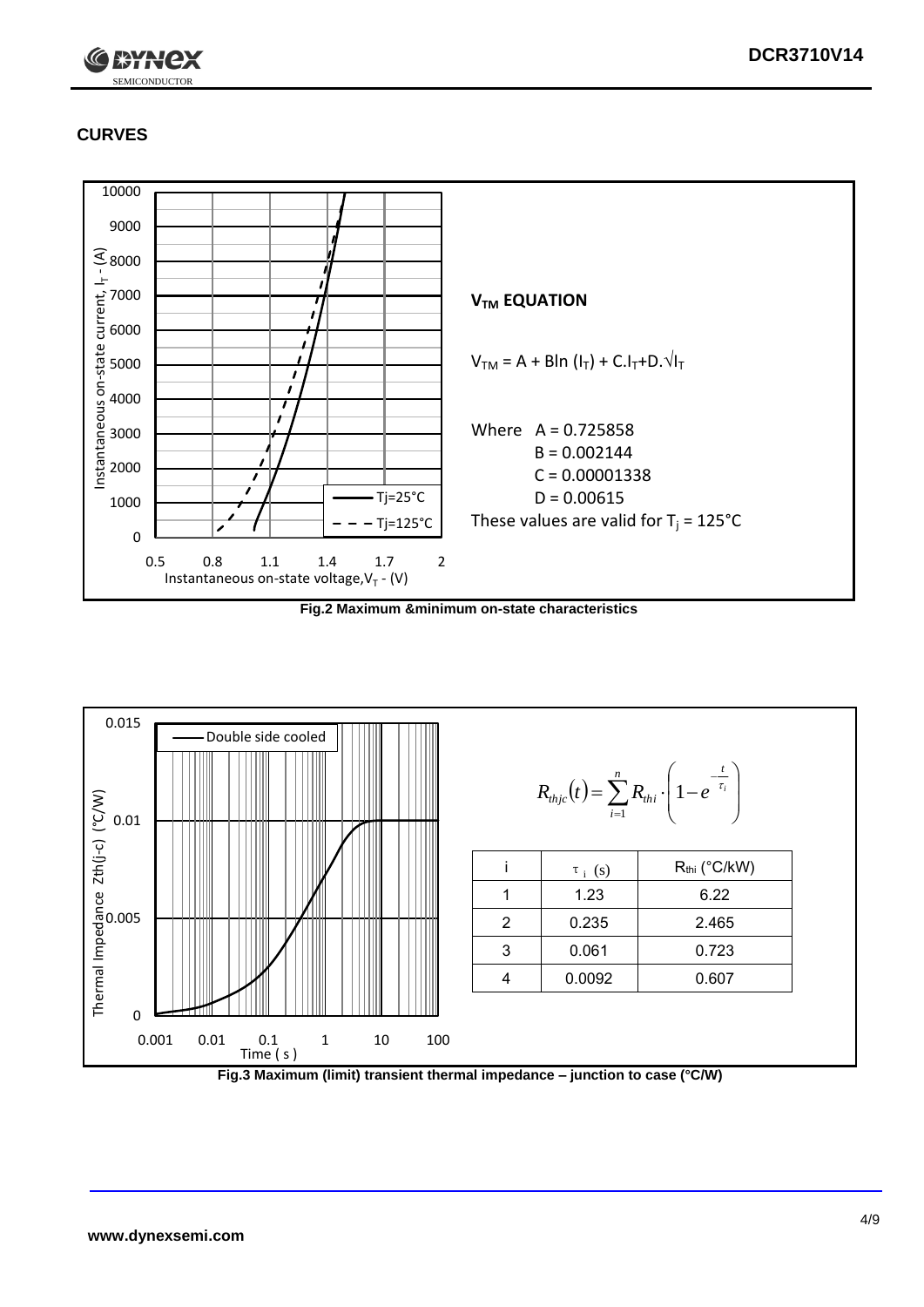



**double side cooled – rectangular wave**

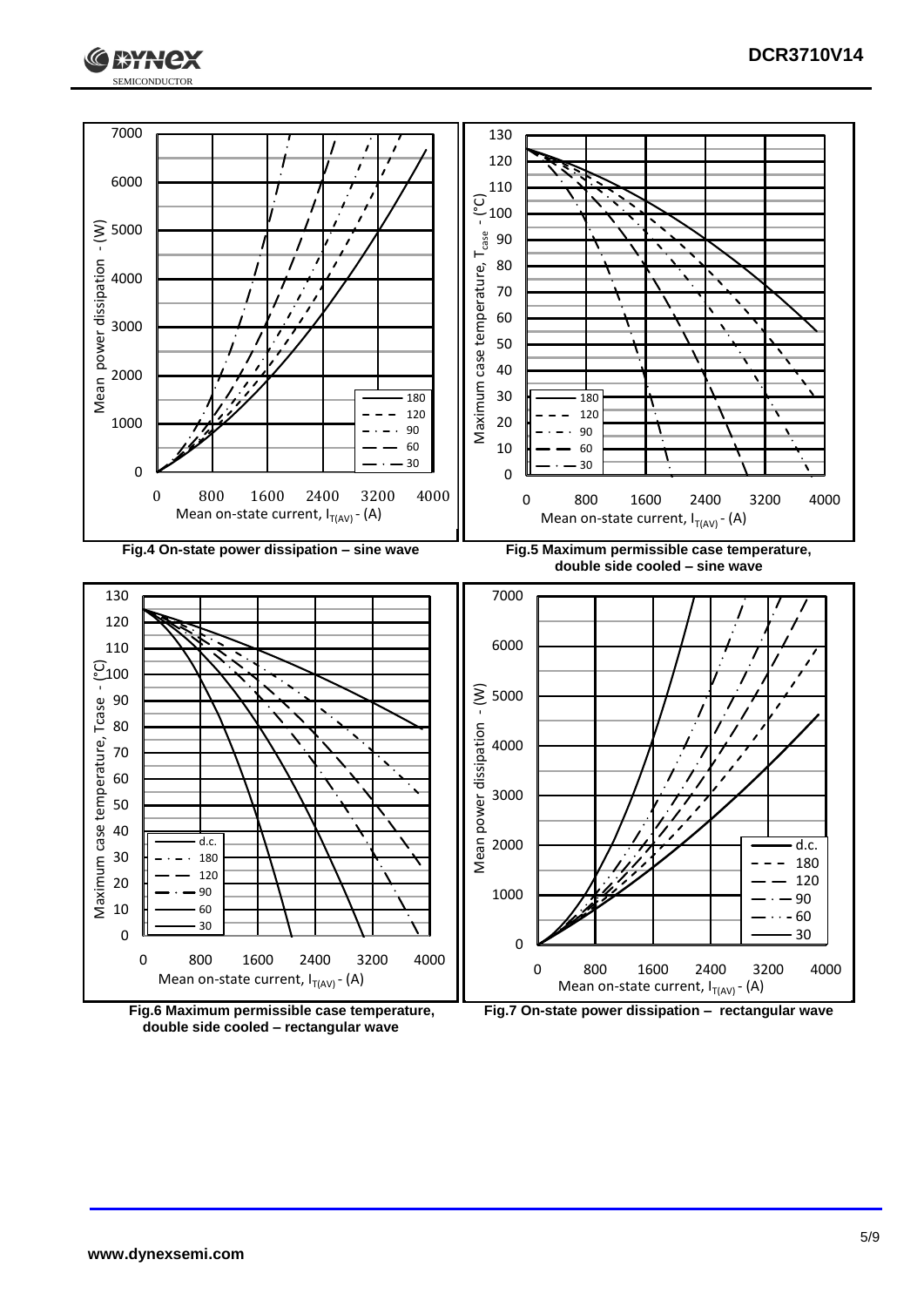

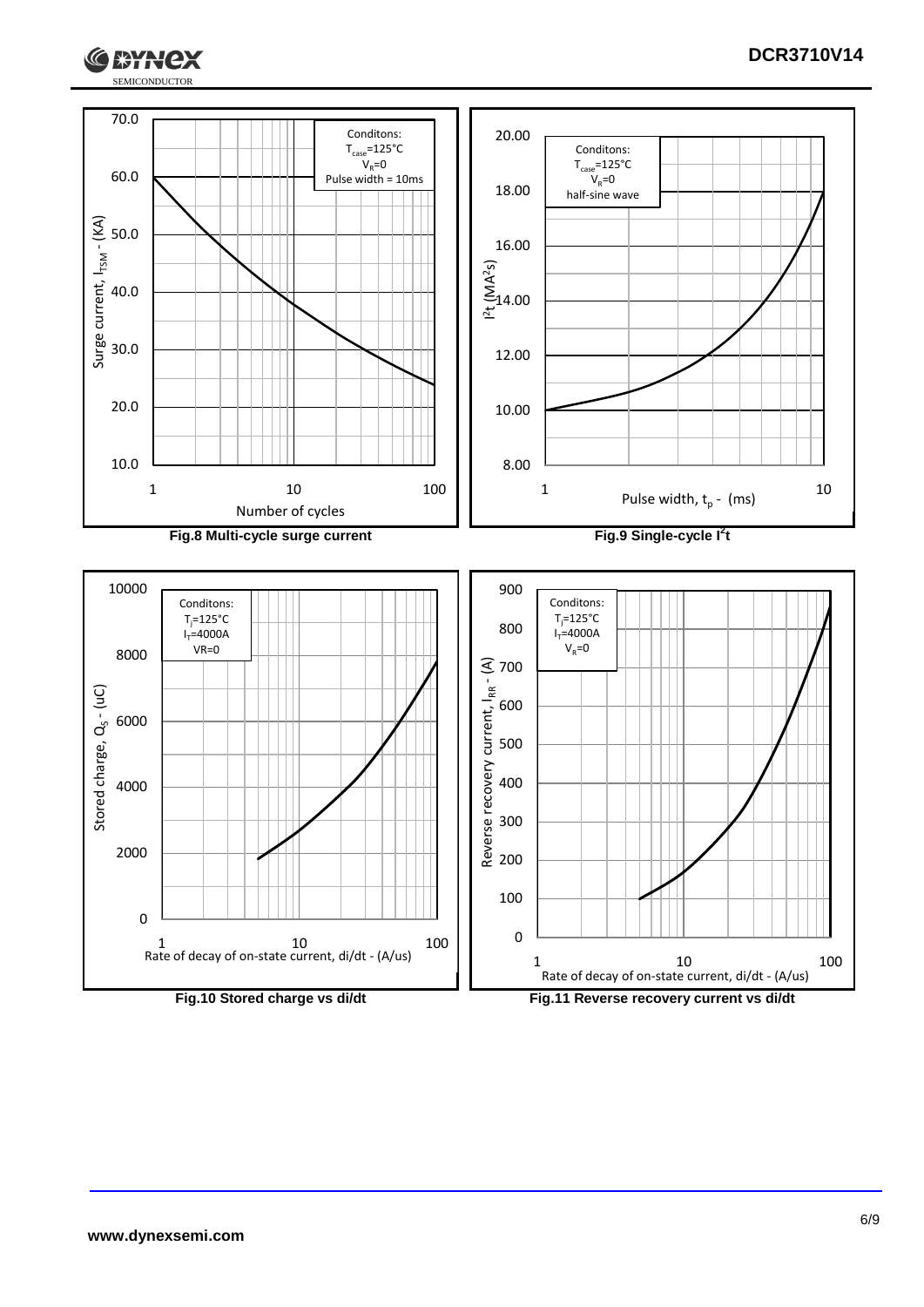

**Fig.12 Gate characteristics**



#### **Fig.13 Gate characteristics**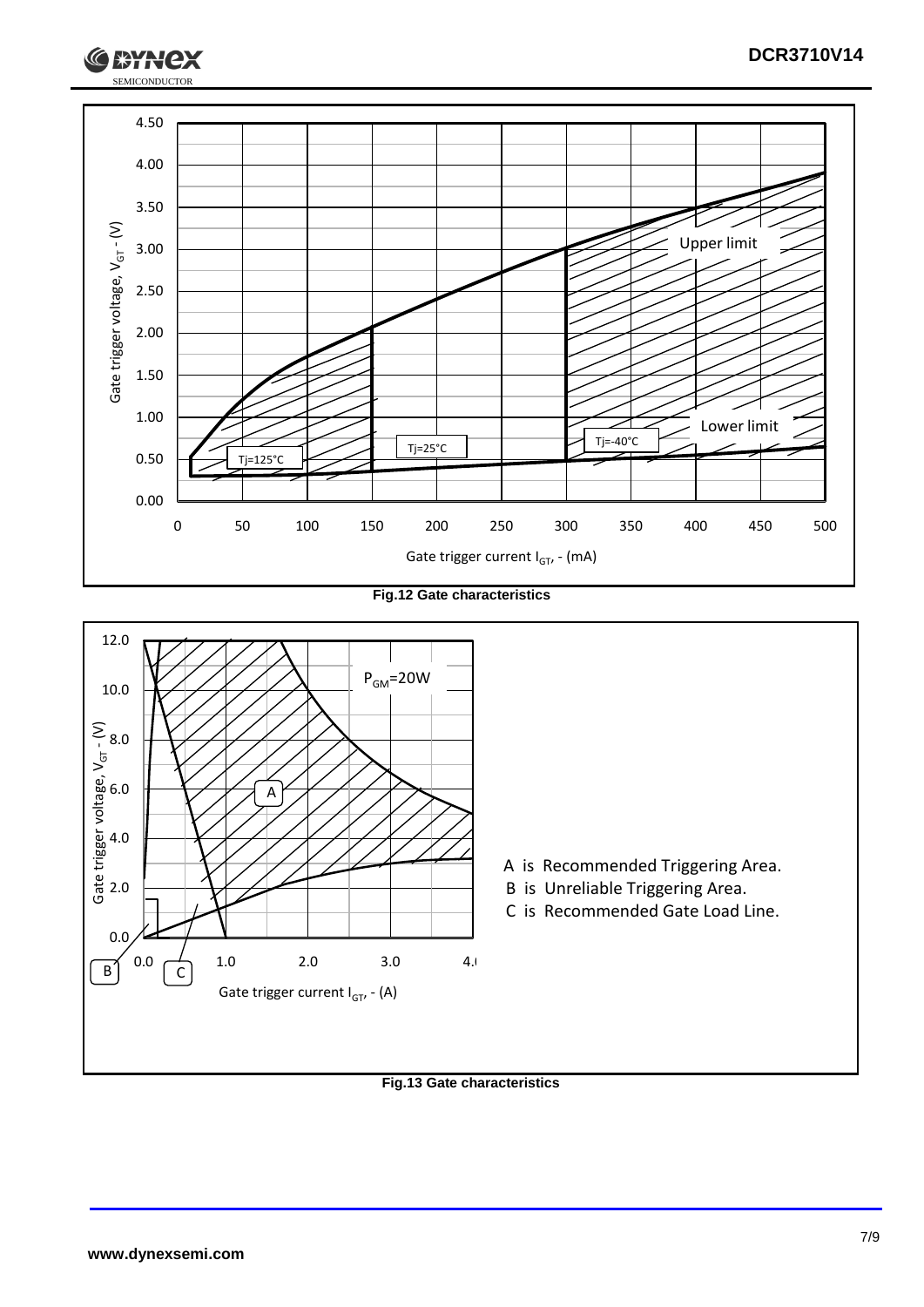

### **PACKAGE DETAILS**

For further package information, please contact Customer Services. All dimensions in mm, unless stated otherwise. DO NOT SCALE.



**Fig.14 Package outline**